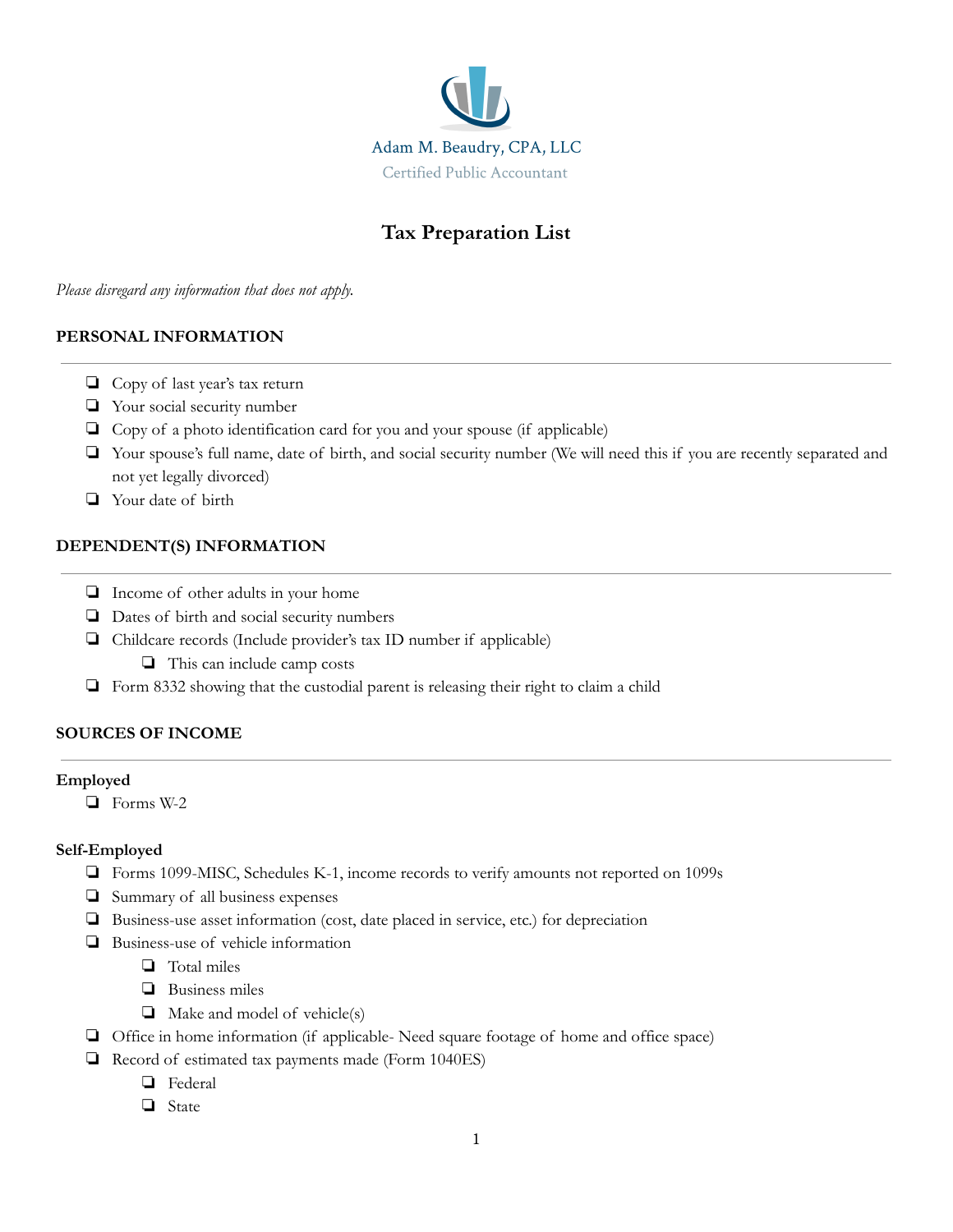#### **Rental Properties**

- ❏ Income
- ❏ Expenses

# **Other**

- ❏ Brokerage Statements showing investment transactions for stocks, bonds, etc.
- ❏ Forms 1099
	- ❏ 1099-R- Retirement Plan
	- ❏ 1099-INT- Interest
	- ❏ 1099-DIV- Dividends
	- ❏ 1099-MISC-Miscellaneous income
	- ❏ SSA 1099- Social security
	- ❏ 1099-G-State or local refunds
	- ❏ Gambling winnings

# **TYPES OF DEDUCTIONS**

### **Home Ownership**

- ❏ Forms 1098 or other mortgage interest statements
- ❏ Real estate and personal property tax records
- ❏ Receipts for energy-saving home improvements
- ❏ All other 1098 series forms
- ❏ Copies of closing statements regarding the sale or purchase of real estate
- ❏ Water & Sewer bill (only if 65 years or older)

# **Renting**

❏ Total rent paid for the year

#### **Charitable Donations**

- ❏ Cash amounts donated to houses of worship, schools, other charitable organizations
- ❏ Records of non-cash charitable donations
- ❏ Amount of miles driven for charitable medical purposes

# **Health Insurance**

- ❏ Form 1095-A
- ❏ Form 1095-B and/or 1095-C if you had insurance coverage through any other source (i.e. an employer, insurance company, government health plan such as Medicare, Medicaid, CHIP, TRICARE, VA, etc.)
- ❏ Marketplace exemption certificate (ECN) if you applied for and received an exemption from the Marketplace (Exchange)
- ❏ 1099 HC- Massachusetts Form
- ❏ Health Insurance Expenses